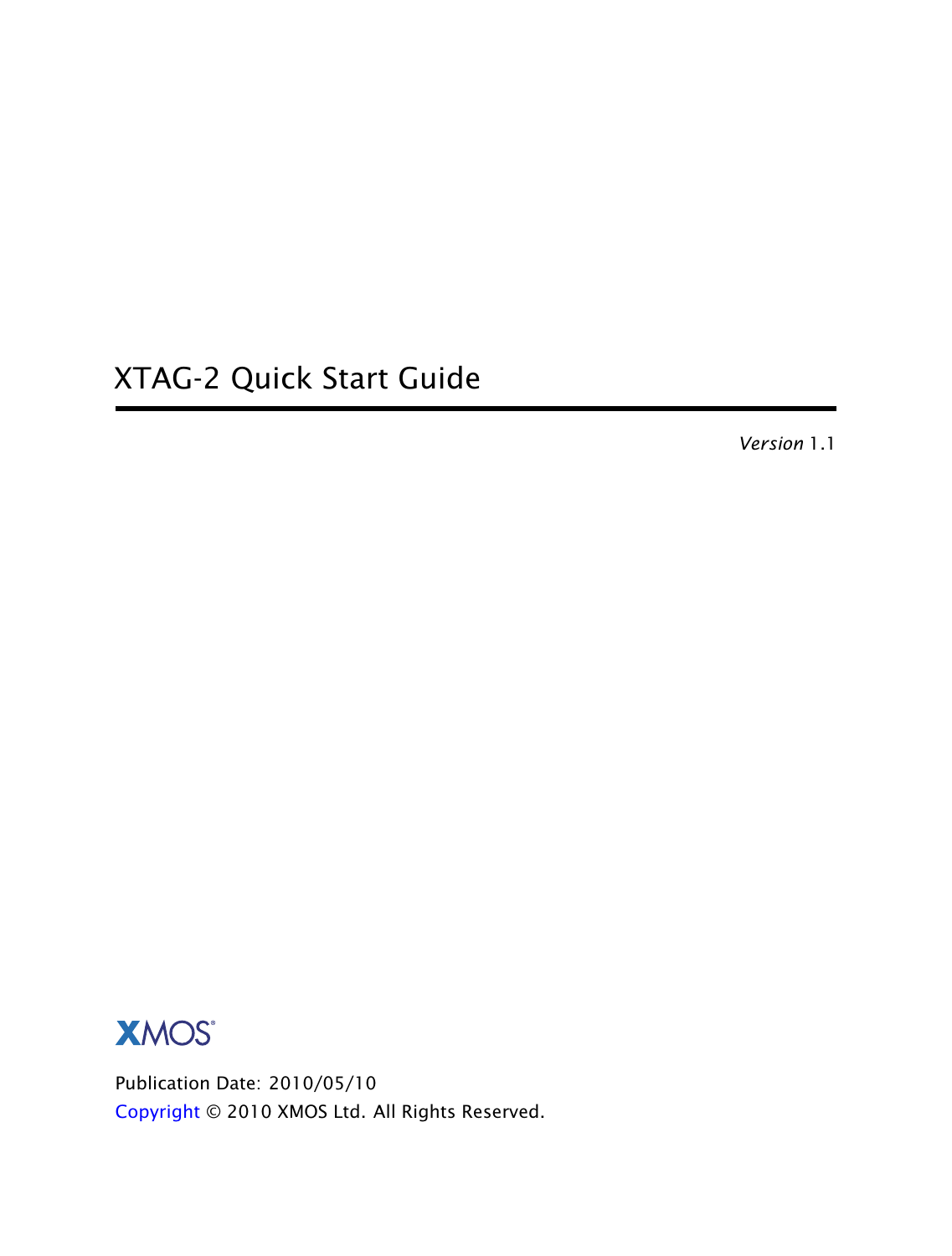## 1 Introduction

The XTAG-2 debug adapter is a simple adapter card based on an XS1-L1 64TQFP event-driven processor device. It can be used to connect XMOS development boards with an XSYS2 connector to PCs, providing a JTAG interface to the board and a 5V power supply from a USB 2.0 port.



XTAG-2 Connector

Further information on XTAG-2 is available from <http://www.xmos.com/xtag2>

#### 1.1 System Requirements

- XMOS Design Tools (version 9.9 or later)
- Development board with XMOS XSYS2 Connector

### 2 XMOS Tools Support

The XTAG-2 can also be used as a development board. To program the device you need to use the XMOS tools, which are provide in a single platform-specific downloadable file from:

<http://www.xmos.com/tools>

Instructions on installing and using the XMOS Tools can be found in the XMOS Tools User Guide [http://www.xmos.com/published/xtools\\_en.](http://www.xmos.com/published/xtools_en) The following table provides a summary tools support for the XTAG-2 Debug Adapter.

| Minimum tools version required | 9.9                                   |
|--------------------------------|---------------------------------------|
| Board support file             | XTAG-2.xn                             |
| Hardware Guide                 | http://www.xmos.com/published/xtag2hw |